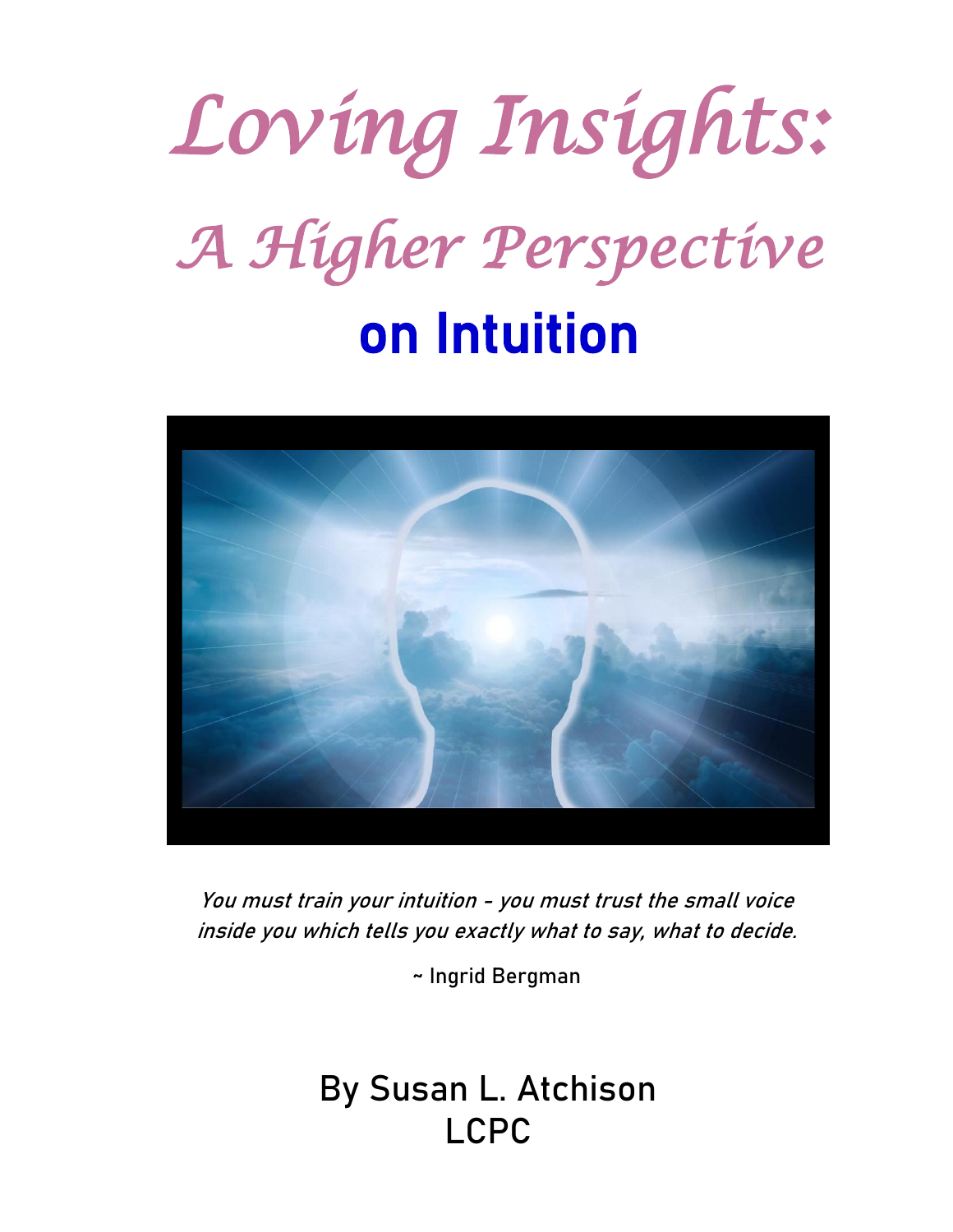Personal

#### **Reflections**

You've downloaded this because you are curious to learn more about your intuition. Maybe you are just beginning your journey to the Intuitive Life or perhaps you are well along this path. Wherever you are on the journey, I applaud you for your good intentions in opening up to wise guidance.

My journey to intuition was probably similar to some of yours. Although I was told that 'everyone is intuitive,' that did not seem true for me. For the first half of my life, I lived in the world of schooling, facts and logic. In that world, any proclivity for, or inclination to exhibit, intuition was quickly 'dissed' by those around me – and truth be told, by me as well.

Later, as I began to develop an interest in natural health and energy systems, I became acquainted with people who are highly intuitive, even psychic. Although they would encourage me that anyone can do this, when I looked at them I saw people who had been gifted from birth with genetic abilities (or from past lifetimes) to see auras around people, know others' past lives, see angels, speak with dead people, communicate with flowers and their devas and more. Some would say that I just needed to do the practice exercises and – pouf! – I'd be talkin' with the angels before I knew it. However, I was pretty sure that no matter how many meditations or exercises I did, the angels were not going to start visiting me in my living room. I might as well have expected to sing like Madonna if only I practiced enough. In fact, I knew a woman who had been going to a school for developing intuition and psychic abilities, and had to quit because she said that the exercises they assigned were taking up so many hours in her day that she actually no longer had a life.

And yet despite those obstacles and roadblocks, here I am now, writing intuitive guidance on many topics. How did I get from the early logical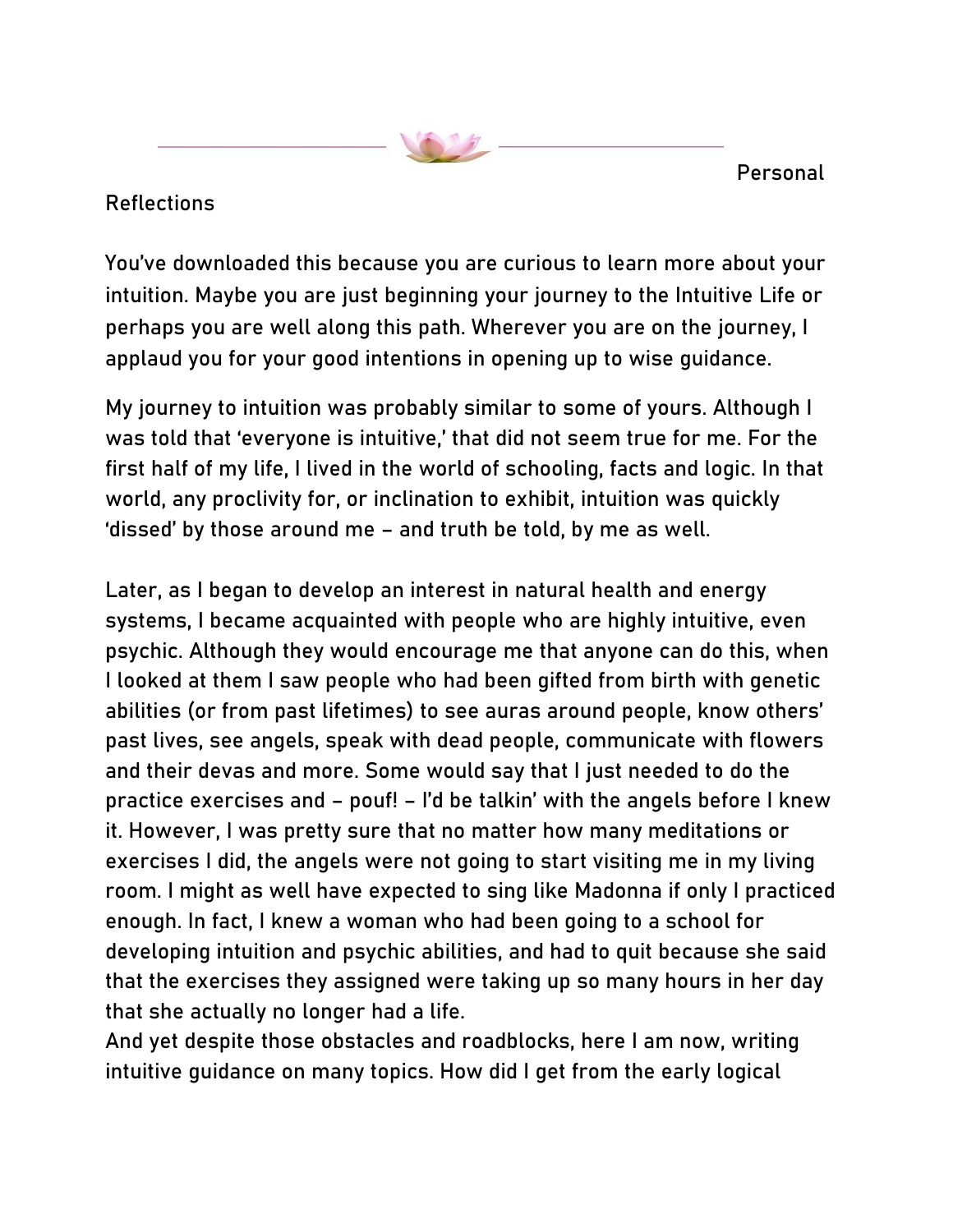life to the current intuitive one? That's what this is here to share with you, to help you find your own way on your own path. In my counseling work, my greatest goal and happiness is for each client to discover and trust their own truth and their own way. So let's get started



## Loving Insights

Beloved ones, how true you are to your essential mission in life, which is to shed the physical reality and open to the etheric reality. For too long, your world has been run by logic and fact. While this side of the equation is necessary, let us remind you that it is only one side of the equation. The 'X' without the 'Y' is useless, and continued use of it only leads to more lop-sidedness in the world.

Your intuition is your golden cord, your internal connection to All That Is. It is your True Self, the You who knows the right decision to make, the perfect action to take, to move you in the direction of your highest good. While you can create and pour over spreadsheets until you are blue in the face – and let us make sure that we acknowledge that qualifying facts are indeed important – again, one side without the other is unbalanced – you will not see the answer until you step back and use your inner knowing. The light bulb goes on – a new way to envision the equation, a point of view on the parameters – a flash of knowing what you had not known before.

Each of you has the innate ability to connect to your knowing, while each of you has a different ability to do so. Just like everything else in your world, from schooling to choice of a career to how you parent or take care of your pets, you will do so in your own unique way. At the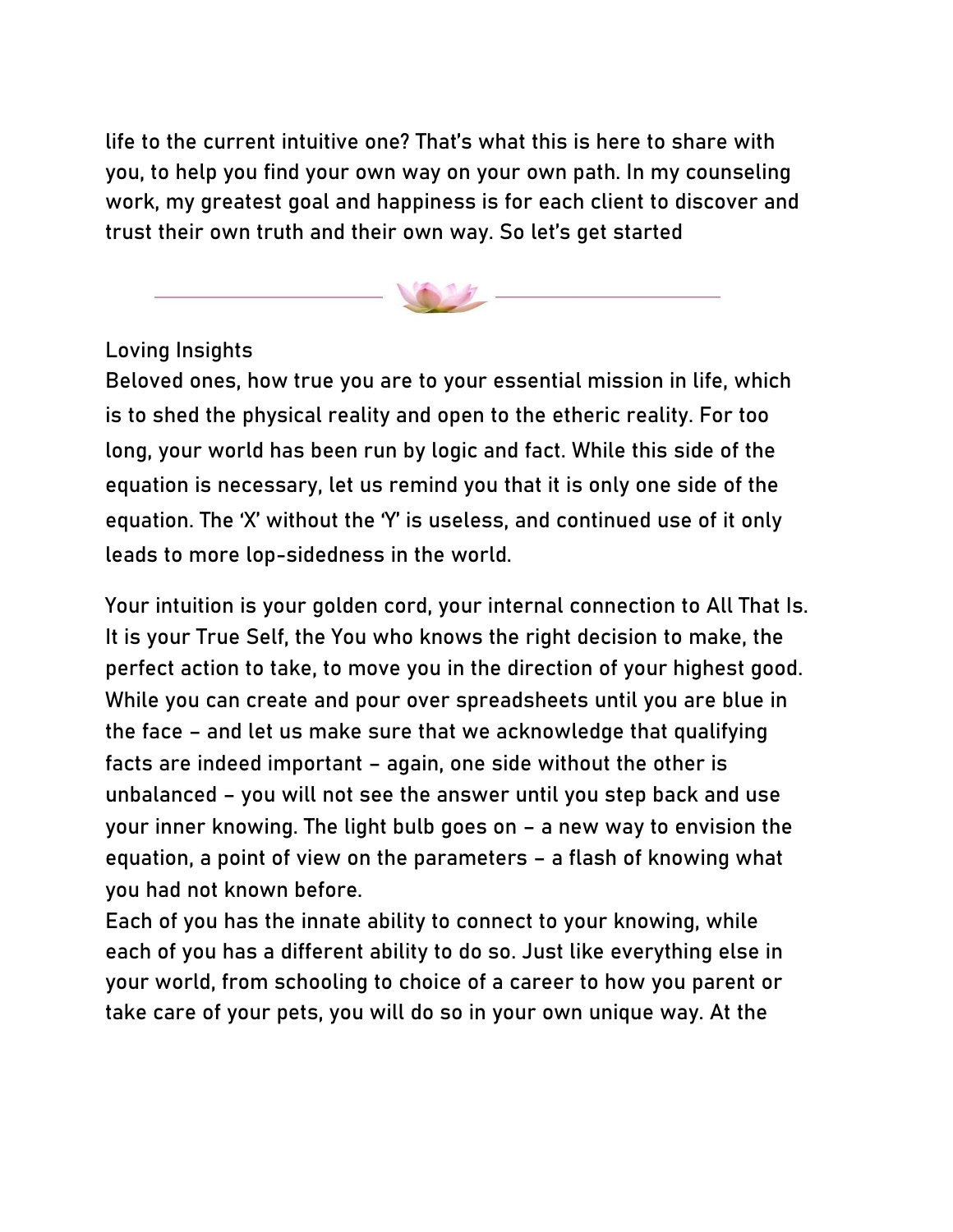same time, there are universal principles and guidelines that you can follow.

The first and most important one is to trust yourself. The second is to acknowledge and validate yourself. When you spend your time comparing yourself to others' abilities, you are diverting attention from who you are and what you have. While you might like to emulate someone, much as a beginning medical student might model herself on an esteemed heart transplant surgeon, by giving yourself permission to walk in your own way on the trail, you will see sights and have experiences that you would not if you had tried to be that other person.

So, identify the times and places and ways that you have had that flash of insight, and congratulate yourself. Then do it again. Energy follows attention. Just as you would applaud a baby as it learns to stand and walk, enthusiastically encourage yourself, whether you are crawling, starting to stand, beginning to toddle or running the marathon. You are your own best teacher.



Inspired actions: Tips and tools for transformation

#### **Tips**

Intuition comes to us in several different ways. The primary ways include (the preface 'clair' means 'clear'):

• Feeling (clairsentient) – you feel something in your body, often the emotions of those around you or the energy of the space you're in. Example: you walk in a room and can tell that there has been a fight or emotional discord in that room before you arrived.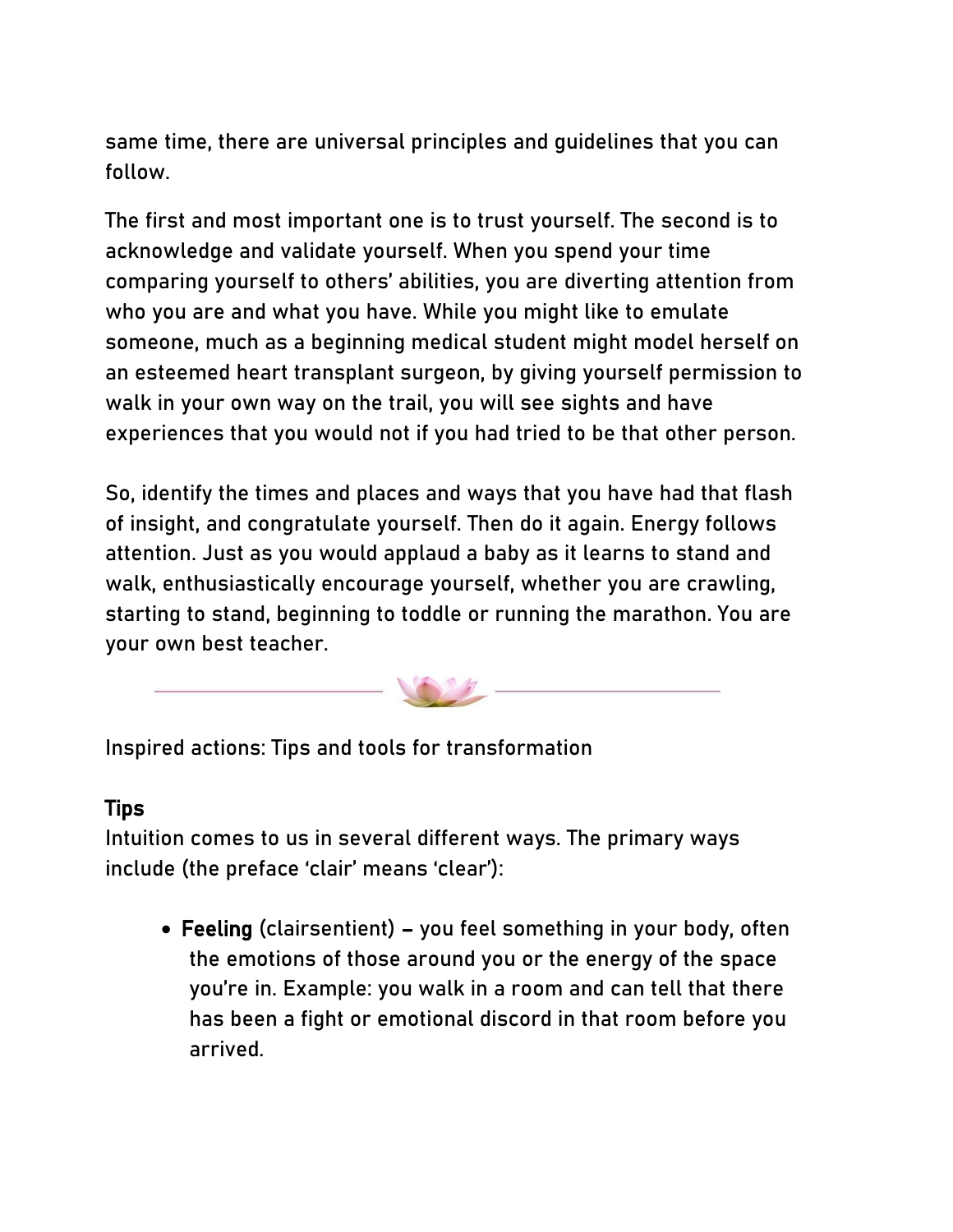- Seeing (clairvoyance) 'seeing' words, an image or symbol in your mind. Examples: you are talking with someone who is claiming not to need any help with an issue and you see a picture in your mind of that person lost in a forest – if you ask whether they feel lost, they then admit that they do.
- Hearing (clairaudient) hearing words, which can be similar to having thoughts in your mind. Example: when traveling, you might hear, 'Stop here' at a certain restaurant, and you then meet someone there who is instrumental is assisting you.
- Knowing (claircognizance) a sense of just knowing, like a hunch or a gut feeling. Example: We had a 'garage cat' – he just showed up one day and stayed, so we made him a bed in the garage and kept him fed, watered and warm. He wasn't feral but wasn't overly tame, so we didn't handle him much. One day I looked out at him sauntering across our back deck and said, "I think you're sick." Now, he had not shown ANY signs of sickness – he was eating, drinking, moving and sleeping as always. A month and a half later he passed away of an abdominal mass. That's 'knowing.'

#### To these, I am going to add a fifth way:

• Action – when your body just takes an action without your thinking about it, and that something turns out to put you in the right place at the right time or get you the right resource. Example: you have been thinking all day about running an errand and then suddenly just get up and go out – thus ending up driving behind a vehicle with a license plate that has a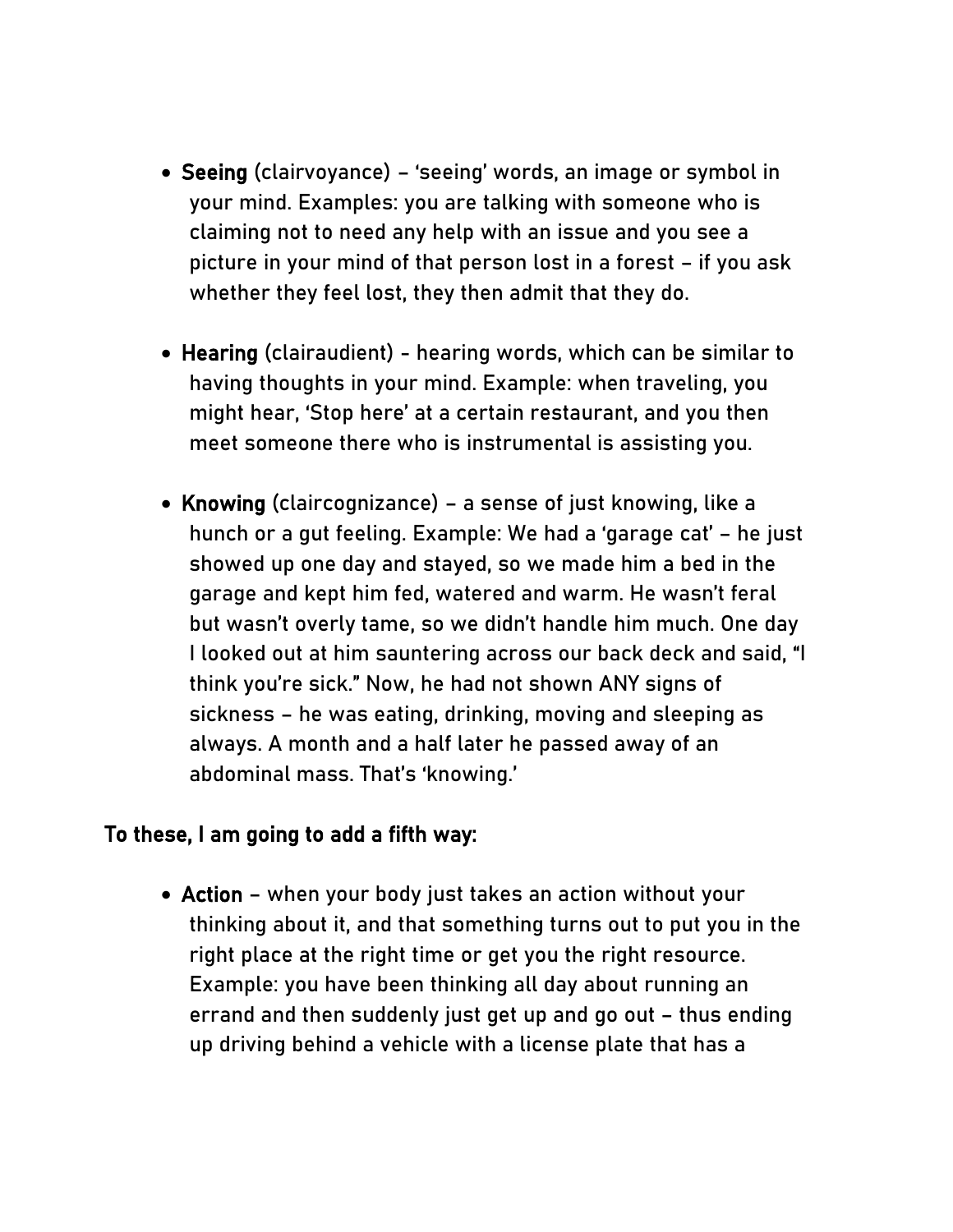message for you. Or, you have been working on a project and need a specific resource, then you get up and place your hand on the one book (that you had forgotten about) on your bookshelf that has just what you need.

Many of us primarily tend toward or two of these 'clairs' – but you could experience all of them in varying degrees.

ProTip #1 – It is helpful to have a specific question that you want insight on. Ask that question as clearly and specifically as you can. Clear questions yield clear guidance; fuzzy questions result in fuzzy answers.

#### What other ways can intuitive messages come to us?

- Songs on the radio Many people report that as they are contemplating an issue or feeling a certain way, the exact right song will be on the radio when they turn it on.
- Magazines, books or billboards you will see a picture, word or phrase that helps you to make that decision.
- People someone may call you at the right time with the right information. Or, you may reach out to someone who has been hard to get ahold of – and they answer right away.

#### What are the most common obstacles to intuition?

When we begin to pay attention to the messages we receive, often we rationalize or second guess them. For instance, people often receive information that is given in the 'language' with which they are the most familiar. For instance, let's say that someone is an avid movie goer. This person may receive a intuitive message that comes in the form of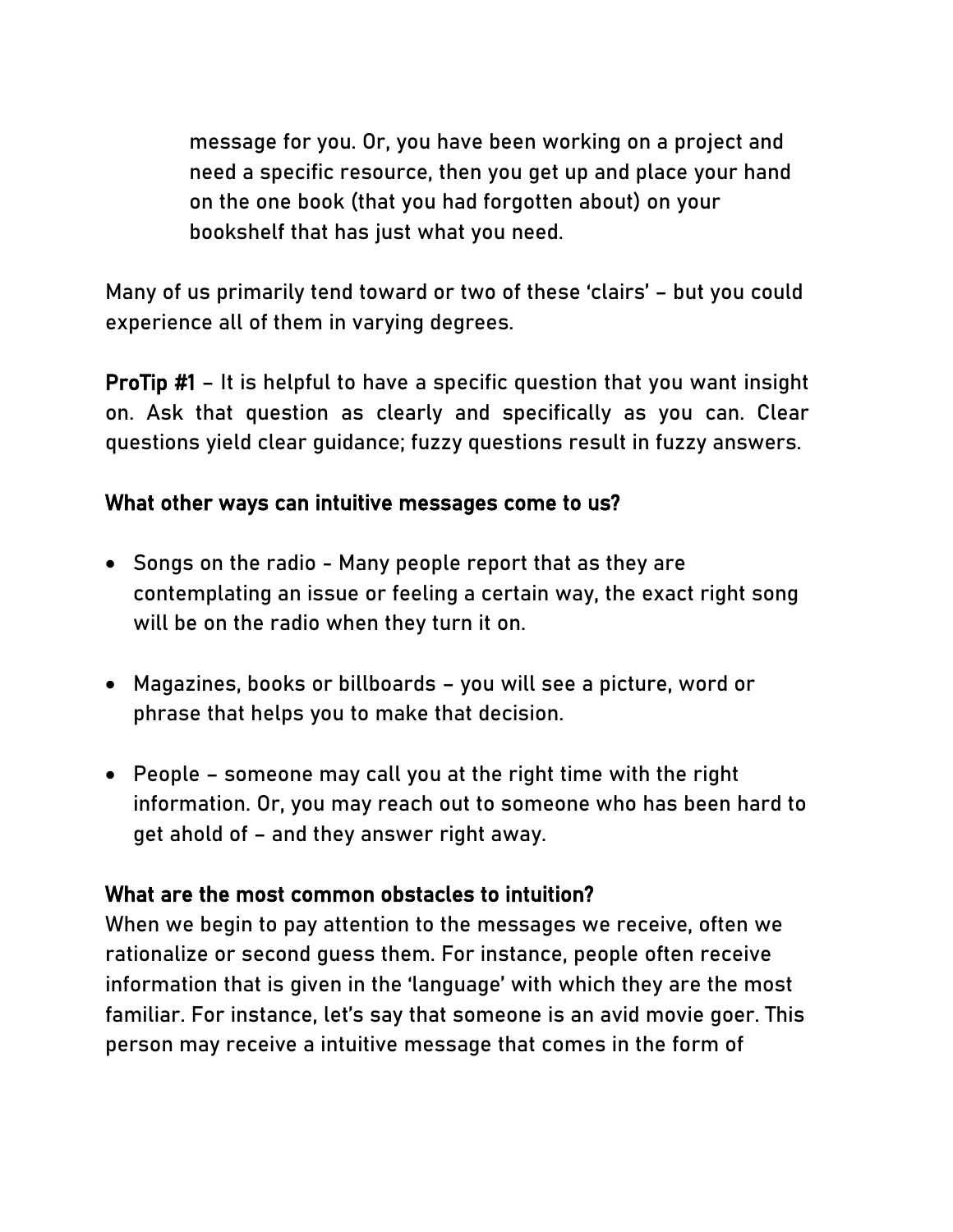seeing, in their mind, the title of or a scene from a movie. That person could easily second guess themselves, saying that they only thought of this because they had watched that movie or seen that title lately, or because of their familiarity with movies. But it is precisely their familiarity with movies that the message came in that way.

Think of it this way – when you have a thought, that thought creates a minute trail of neurons firing off in your brain. If you have that thought, or similar ones, repeatedly, that minute trail becomes more like a path. Just like if a single animal walked once through a space, it would not leave much of a mark, but if animals walked repeatedly in the same space, they would create a path or trail. This makes it easier for all the animals (and humans) that follow to go down that path.

Similarly, it is easier for you to receive intuitive messages when they are given in a way and format with which you are familiar. Makes sense, doesn't it?

ProTip #2: people often ask how they can know if what they see/hear/sense/do is a true intuitive message or if it is their own wants, needs or desires. The simple answer is that virtuous intuitive messages come with a sense of calm and inner stillness. Typical wants, needs, or desires often are attached to a sort of hyped up nervous system state, much like anxiety or anticipation.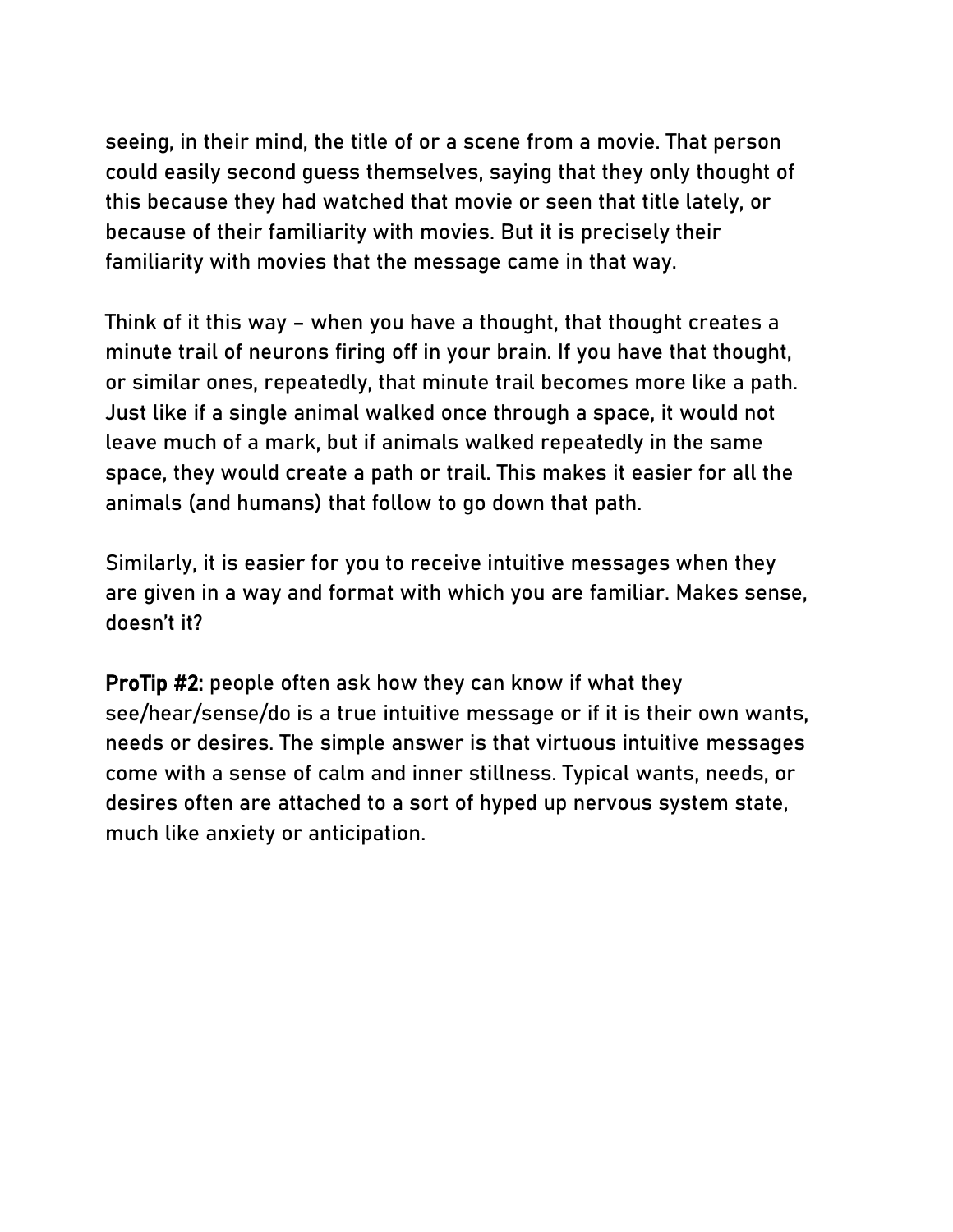## Tools

What we pay attention to tends to increase, so you can expand your intuitive abilities by focusing on them. Here's some easy ways to do so:

- While waiting at a bank of elevators, guess which one will arrive first
- Using a deck of cards, hold them face down. At first, guess only which color the next card that you turn face up will be. Once you are comfortable with this, guess the suit. Next, guess the number.
- A fun exercise is to ask for a sign in answer to your question. I used to ask to see a certain color of Volkswagen Beetle. One time, I asked to see a yellow Beetle. I did not see one for days, then, as I was entering my office building, a yellow Beetle came driving slowly through the narrow parking lot. I got so excited that I went in the building and called my colleague to tell him. Our phone signal reception was poor, so I walked back outside – and here was that same Beetle, now coming back the other way. It's as if the Universe wanted to be sure that I got the message!

ProTip #3: if you ask for a sign, you might see it in real life, like the yellow Volkswagen Beetle, or it might appear on a billboard, in a magazine ad, on a tv show or in any other way.

#### In summary, follow these simple steps:

- 1. Identify what it is you want an answer to
- 2. Calm and center yourself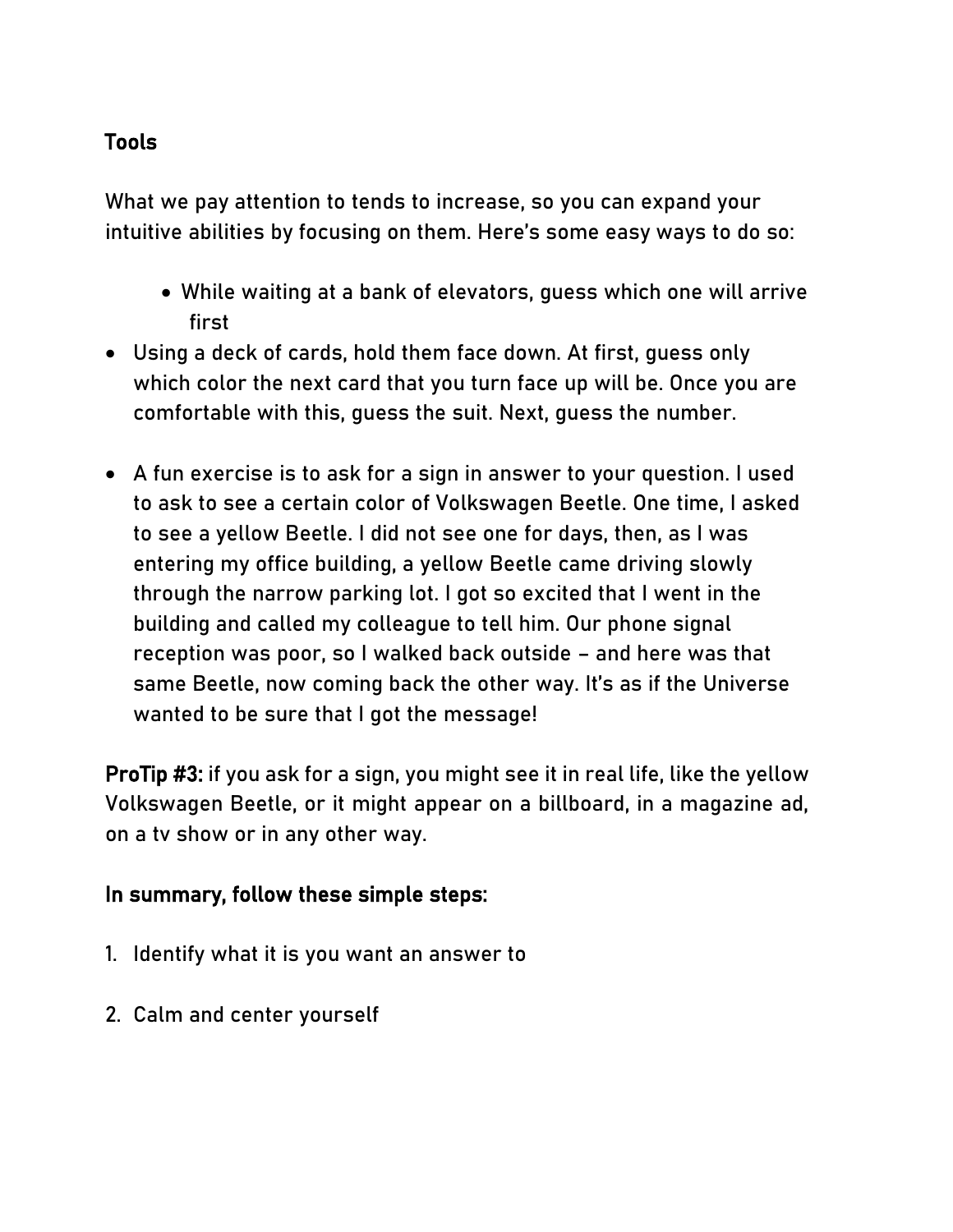- 3. Trust that your answer will be given
- 4. Be open and receptive to messages that appear; trust what comes for you
- 5. Be appreciative for what is given.

I invite you to reach out to me for a personal Loving Insights intuitive message, or to inquire about intuitive development training.